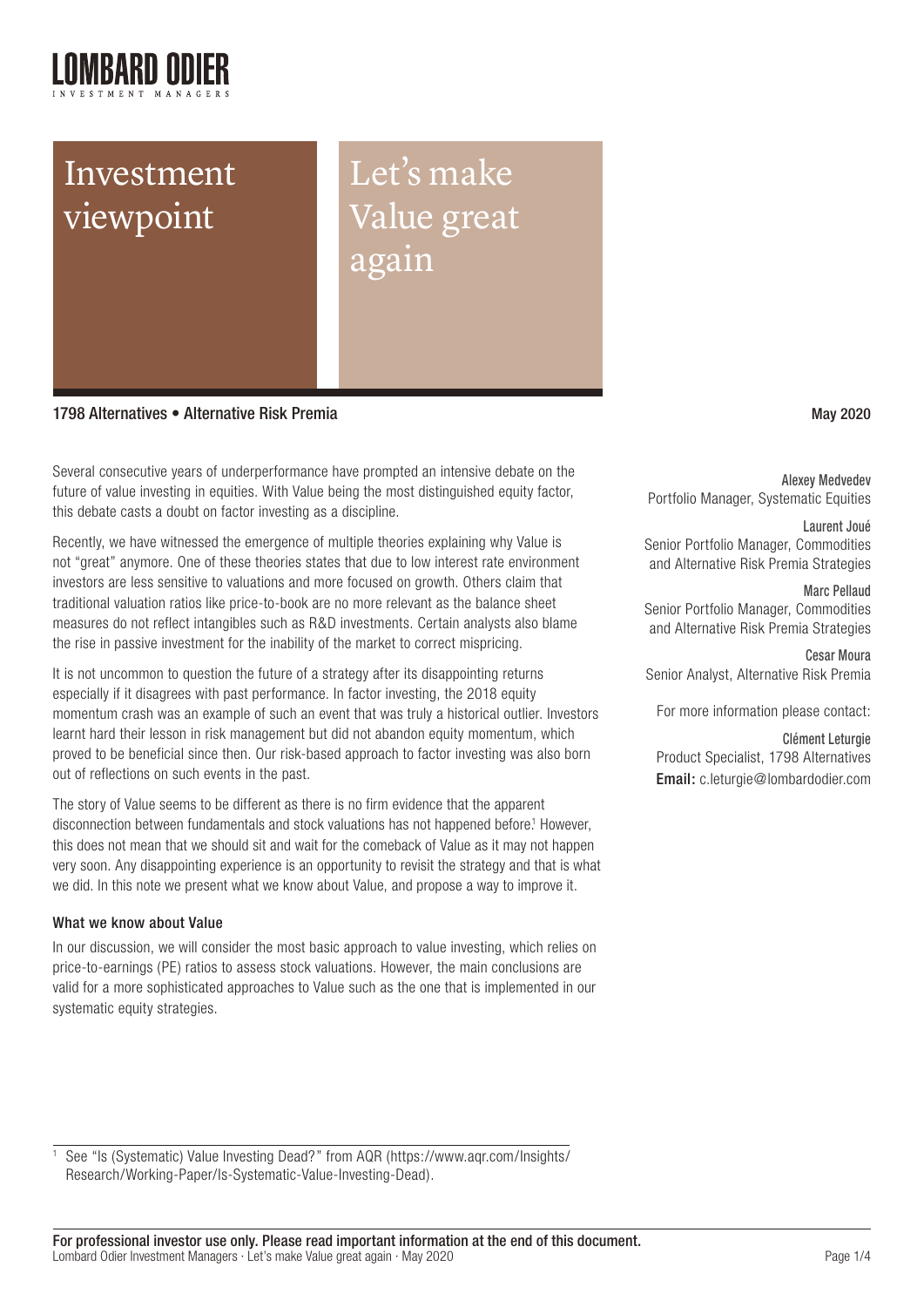-0.2

-0.1

 $0<sup>0</sup>$ 

0.1

0.2

 $\blacksquare$  Valuation  $\blacksquare$  Fundamentals

<sup>2</sup> In defining PE, we used median analysts' forecasts from IBES database. For each stock, we selected the forecast for the further year available. The long-short portfolio is sector neutral with stocks' weights being defined by their ranks in PE within sectors. The performance corresponds to monthly rebalancing frequency. Last performance is April 2020. Past performance is not a guarantee of future results. Simulated performance results do not reflect actual trading and have inherent limitations.

<sup>3</sup> To be fair, the performance of Value in 2020 is not surprising at all if we recall what happened in 2008 during GFC

Since price is a product of earnings and the PE ratio, the percentage change in stock price is approximately equal to the sum of the growth in earnings and the growth in the PE ratio.

0.5



### EX. 1 PERFORMANCE OF PE-BASED VALUE STRATEGY IN US

Source: LOIM calculations, 30/04/2020. For illustrative purposes only. Past performance is not a guarantee of future results. This illustration is not directly comparable to the investment objectives, strategy or universe of any fund.

Exhibit 1 shows the performance of a long-short portfolio formed by ranking S&P 500 stocks according to their PE ratios.<sup>2</sup> The picture looks familiar for those of us who have been following the performance of Value in US stocks over time, where it is especially challenging. The value strategy has been in drawdown for more than three years now. In the fourth quarter of 2019, Value

01 02 03 04 05 06 07 08 09 10 11 12 13 14 15 16 17 18 19 20

has shortly recovered bringing hopes for a long-awaited rotation. However, those hopes died in 2020 after Value capitulated following the outbreak of Covid-19.3

 $17 \frac{10000}{2000}$  96

Let us now slice and dice the performance of the value strategy. Using a simple identity, the portfolio return can be attributed to two sources: changes in PE ratios of stocks (valuation) and their earnings growth<sup>4</sup> (fundamentals). As we can see from the first graph in Exhibit 2, the effect of fundamentals is mostly negative meaning that earnings of value stocks tend to decline relative to growth stocks. At the same time, stock valuations seem to normalize over time working in favor of the value strategy.

The fact that the two sources of performance tend to have opposite directions suggests that they are probably closely related. Indeed, the majority of value stocks are likely to be "cheap" for good reasons as the market is pricing in a deterioration in their fundamentals. This explains negative contribution of fundamentals to the value strategy performance. As earnings deteriorate, stock PE ratios get automatically normalized, which is consistent with positive contribution of the valuation effect. Such a process need not involve price action, therefore, it is not where we expect to earn a premium. By engaging in a value strategy, we hope that the market might be overly pessimistic about certain stocks, and expect their valuations to be normalized through a price action.



#### EX. 2 INSIDE THE VALUE PERFORMANCE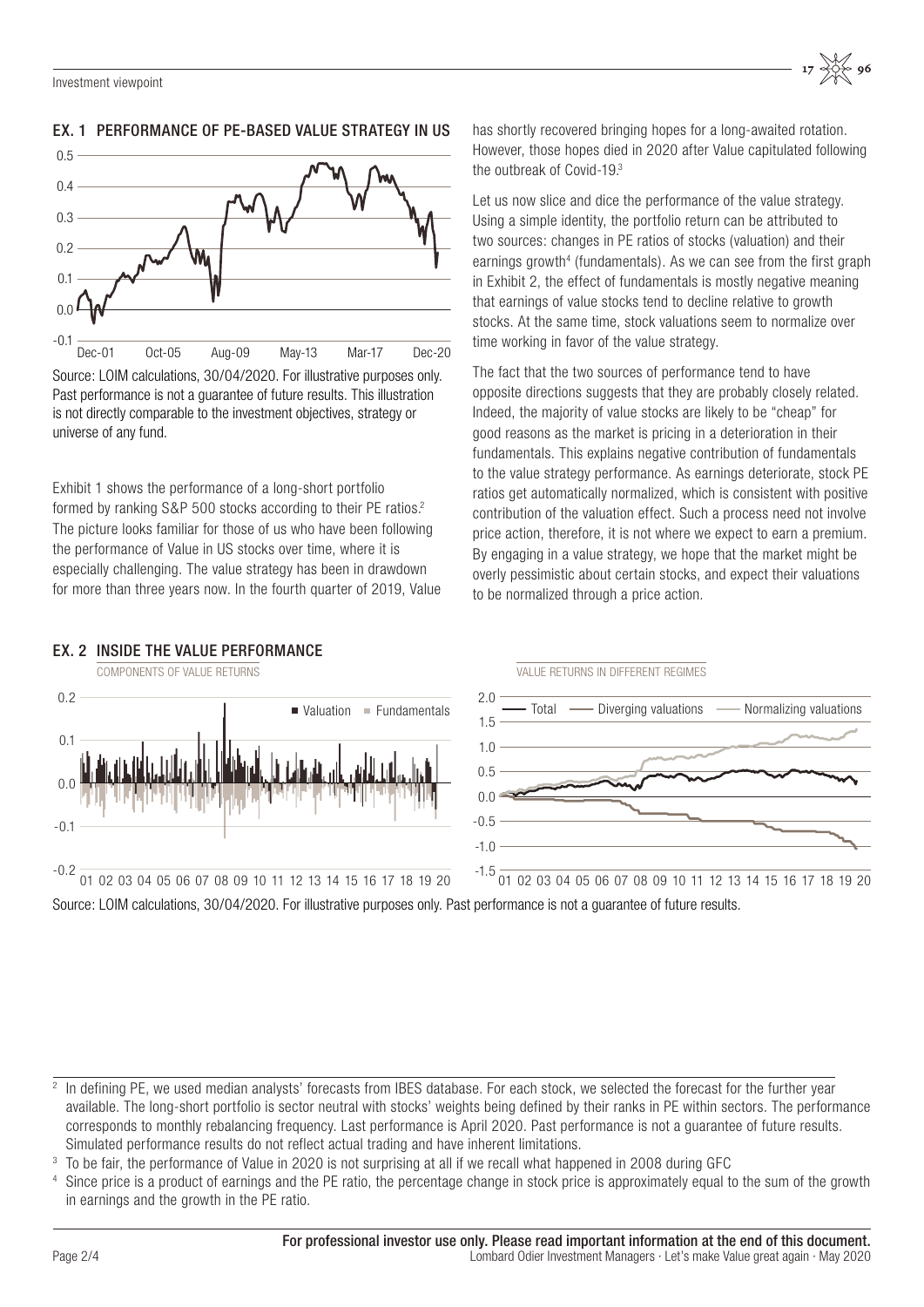#### Investment viewpoint

Looking closer at the performance split, we notice that the valuation part occasionally turns negative contrary to our story. To see the effect of such events over time, the second graph in Exhibit 2 shows the cumulative return of the value strategy during months characterized by diverging valuations. It is clear that those events explain most of strategy drawdowns and particularly well the last one. Furthermore, these events seem to be clustered in time meaning that the strategy seems to get periodically caught in a "value trap" by holding stocks with deteriorating fundamentals and cheapening valuations.

Clearly, the performance of Value could be greatly improved if we were able to somehow avoid or at least minimize value traps. One possibility is to develop a more sophisticated approach to measuring value incorporating additional stock information. We are not fans of such an option as it goes against the simple and robust nature of factor investing. Instead, we prefer to stick to traditional valuation metrics and rethink how value is achieved in portfolios.

#### Time for refreshments

Being essentially a contrarian strategy, Value does not have a natural stop-loss mechanism that prevents it from holding constantly underperforming stocks, whose falling valuations actually make them even more attractive. We can attempt to break this vicious circle by forcing a faster rotation of value stocks.

Clearly, we need to differentiate value stocks that have become cheap only recently, from those that have been such for a while. We can disentangle the impact of "fresh" and "old" value stocks on the performance of our PE-based strategy using standard tools of

#### EX. 3 ATTRIBUTION OF VALUE PERFORMANCE



Source: LOIM calculations, 30 April 2020. For illustrative purposes only. Past performance is not a guarantee of future results. This illustration is not directly comparable to the investment objectives, strategy or universe of any fund.

risk-based performance attribution.<sup>5</sup> The result of this decomposition is shown in Exhibit 3, where "Old Value" corresponds to the Value one quarter before.

We observe that the two factors explain the performance pretty well. with the residual being relatively small. Old Value is consistently detracting performance. While this is not happening only recently, the negative alpha of Old Value is noticeably larger during recent years even if we ignore the sharp drawdown of this year.

The main take-away here is that if we are to choose between two "cheap" stocks, we would prefer to invest in the "fresher" one that has not been cheap before. In the context of our PE-based strategy, this can be achieved by de-correlating stocks' PE scores from their past values before the portfolio is built. If this transformation is done properly, the performance of the resulting portfolio will be identical to Fresh Value shown in Exhibit 3.

One possible criticism of the proposed solution is that the new strategy is no more a value strategy but something else. To dispel any doubts, returns of PE-based strategy have a 0.7 correlation with Fresh Value and only 0.2 with Old Value, meaning that Fresh Value is the main short-term driver of performance. Furthermore, by simply looking at Exhibit 3, it becomes evident that Fresh Value and the original strategy show very similar patterns in terms of ups and downs. This observation strengthens our conviction that Fresh Value will benefit from the future comeback of Value. While waiting for this to happen, we expect Fresh Value to be generating alpha.

#### Conclusion

In this note, we proposed a simple way to improve the performance of Value. This is achieved by enhancing the rotation in value stocks without changing the definition of Value.

For some readers, the discussion may seem to be a bit theoretical as we are dealing with long-short strategies. However, the implementation of the Fresh Value in long-only portfolios is very straightforward within our approach to factor investing.<sup>6</sup> Since we optimize our portfolios explicitly controlling risk-based exposures to each factor, it is sufficient to simply add a new factor (Old Value) and set its target exposure equal to zero.

We tested this modification in our current strategies and found that it improves the performance of Value and reduces its drawdowns in all regions. The only downside we found is an increase in turnover due to a higher rotation of stocks. Our analysis shows that an incremental increase in transaction costs is more than justified by higher returns.<sup>7</sup>

- <sup>5</sup> This is done in two steps. The first step is to infer returns of "Fresh Value" and "Old Value" using cross-sectional regressions of stock returns on their current and past Value exposures. The second step is to compute the contribution of each factor to the portfolio return as a product of the factor return and the portfolio exposure to it.
- Details can be found in our paper "Our Approach To Factor Investing" available at *[tiny.cc/cfffpz](https://am.lombardodier.com/files/live/sites/am/files/images/AssetManagement/Investment strategies/Alternative Risk Premia/Lombard Odier_Our approach to factor investing_EU.pdf)*
- Past performances is no quarantee of current or future returns, and the investor may receive back less than he/she invested.